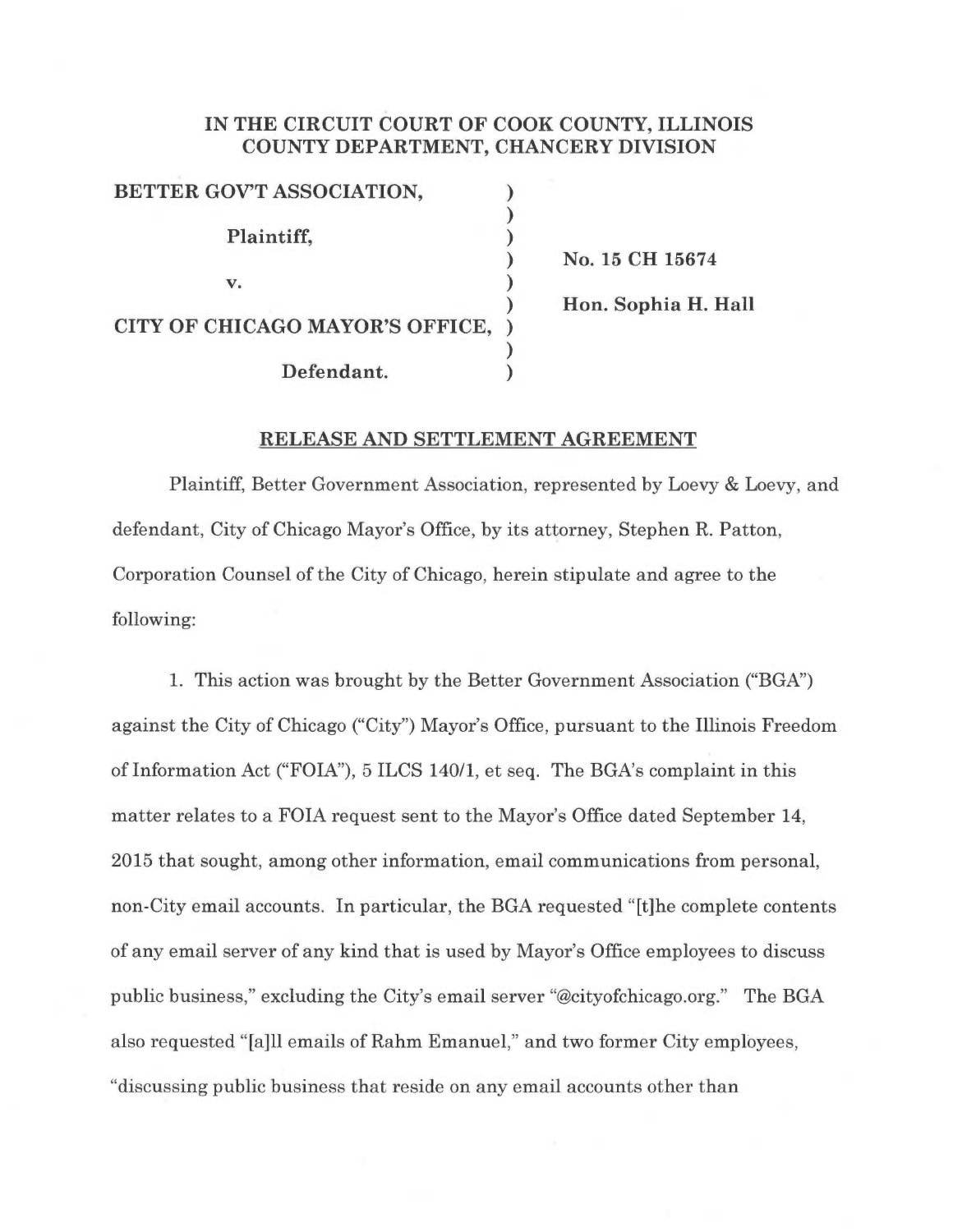`@cityofchicago.org.' This would include, for example, personal Gmail, Yahoo, or other commercially available accounts, as well as emails on any privately maintained email systems." The complaint also relates to BGA's Apri129, 2015 request for, among other things, "All emails residing on any non-government email accounts used by the head of your agency or department, directly or indirectly on that person's behalf, that include in whole or in part the transacting or discussing of public business, dated January 1, 2015, to present. Your search should include the inbox, sent, deleted, and any other folders in the email account."

2. Mayor Emanuel must and does maintain personal, non-City email accounts for the purpose of communicating about personal and political matters and other subjects not related to the transaction of City business.

3. The parties disagree about whether emails stored on personal, non-City email accounts related to the transaction of public business are subject to disclosure under FOIA. In the interests of resolving this litigation, however, Mayor Emanuel has decided to provide to the City all emails stored on his non-City email accounts, which consist of one Gmail account and one account at the rahmemail.com domain, that pertain to the transaction of City business. On Mayor Emanuel's instructions, his personal counsel has reviewed and provided to the City, for review and production in response to this and future FOIA requests, all emails stored on Mayor Emanuel's non-City accounts that pertain in whole or in part to the transaction of City business, including, without limitation, all emails that discuss actual or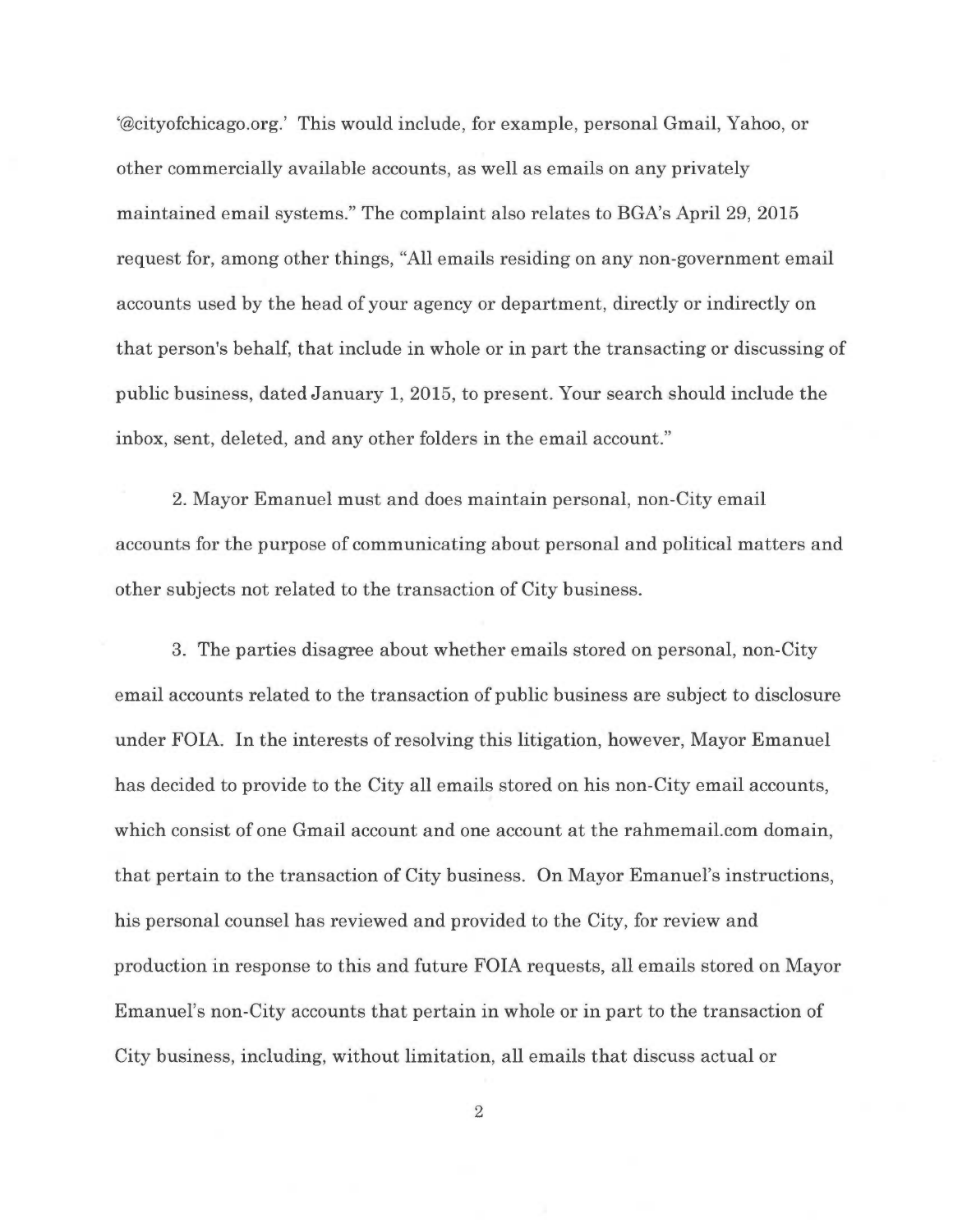contemplated City operations, policies, personnel, contracting, or expenditures, whether sent to or from City employees, other government officials, campaign donors, political consultants, or other people. Further explanation of the criteria used to make this determination is provided in Exhibit A to this agreement. Where emails included both City business and other matters, the portions related to City business were provided and the other matters were redacted. The City's lawyers have reviewed those emails, determined which are responsive to the BGA's FOIA request, and will produce the responsive emails to the BGA, after withholding or redacting information that is exempt under Section 7 of FOIA, on December 21, 2016.

4. The Mayor, through his undersigned counsel, represents and warrants that all emails on his non-City accounts related to the transaction of City business, as described above, have been provided to the City. The Mayor further represents and warrants, through his undersigned counsel, that no emails on his non-City accounts have been deleted since the filing of this litigation.

5. The Mayor agrees to preserve all emails sent to or from his non-City accounts that were not provided to the City for a period of at least two years, except to the extent related to purely personal (as opposed to political) matters, which will be preserved for 30 days.

4. The parties acknowledge that this settlement is not an admission of liability or of wrongdoing on the part of the City's future, current, or former officers,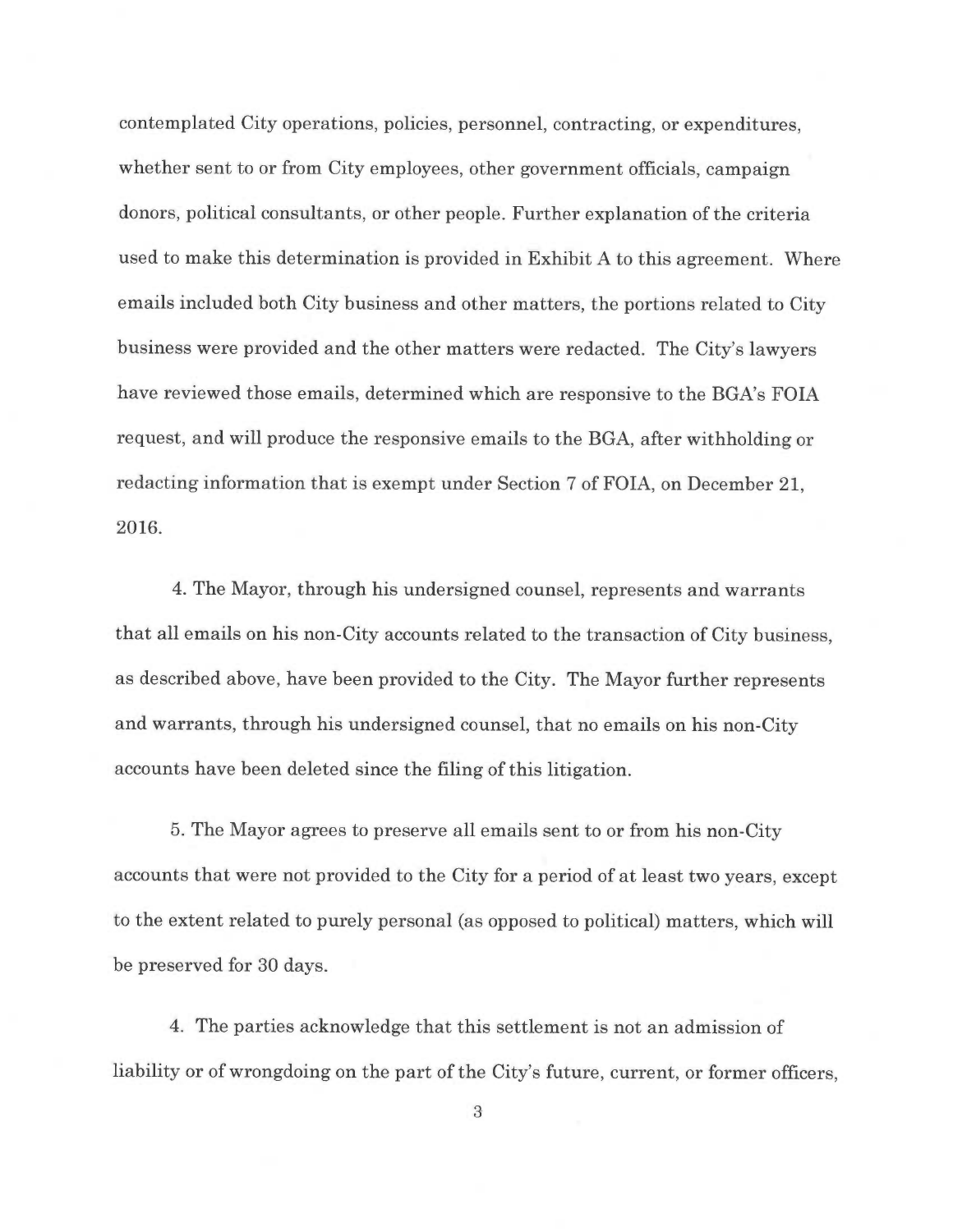agents, and employees, and shall not serve as evidence of the validity or invalidity of the claims alleged in the BGA's complaint. The parties further acknowledge that this settlement does not constitute a waiver of the BGA's right to challenge the City's decision to withhold information responsive to the BGA's FOIA request as exempt under Section 7 of FOIA, or of the BGA's right to assert that emails stored on the non-City accounts of City officials and employees other than Mayor Emanuel are subject to disclosure under FOIA. Similarly, the parties acknowledge that this settlement does not constitute a waiver of the City's right to deny other FOIA requests that are unduly burdensome as defined by FOIA, or to assert in response to the FOIA request at issue here and other FOIA requests that emails stored on the non-City accounts of City officials and employees other than Mayor Emanuel are not subject to disclosure under FOIA.

6. In consideration of the settlement entered pursuant to this Release and Settlement Agreement, and upon advice of counsel, the BGA agrees to dismiss with prejudice its claims against the Mayor's Office, with the Court to retain jurisdiction to resolve any disputes as to any exemption claims.

7. The parties further agree that, in order to forego further litigation and expense, the City of Chicago shall pay BGA's attorney's fees and costs in the amount of \$96,275.00.

8. The City agrees to make this payment within 60 days of receipt by the Corporation Counsel's Office of acourt-entered order dismissing this case

4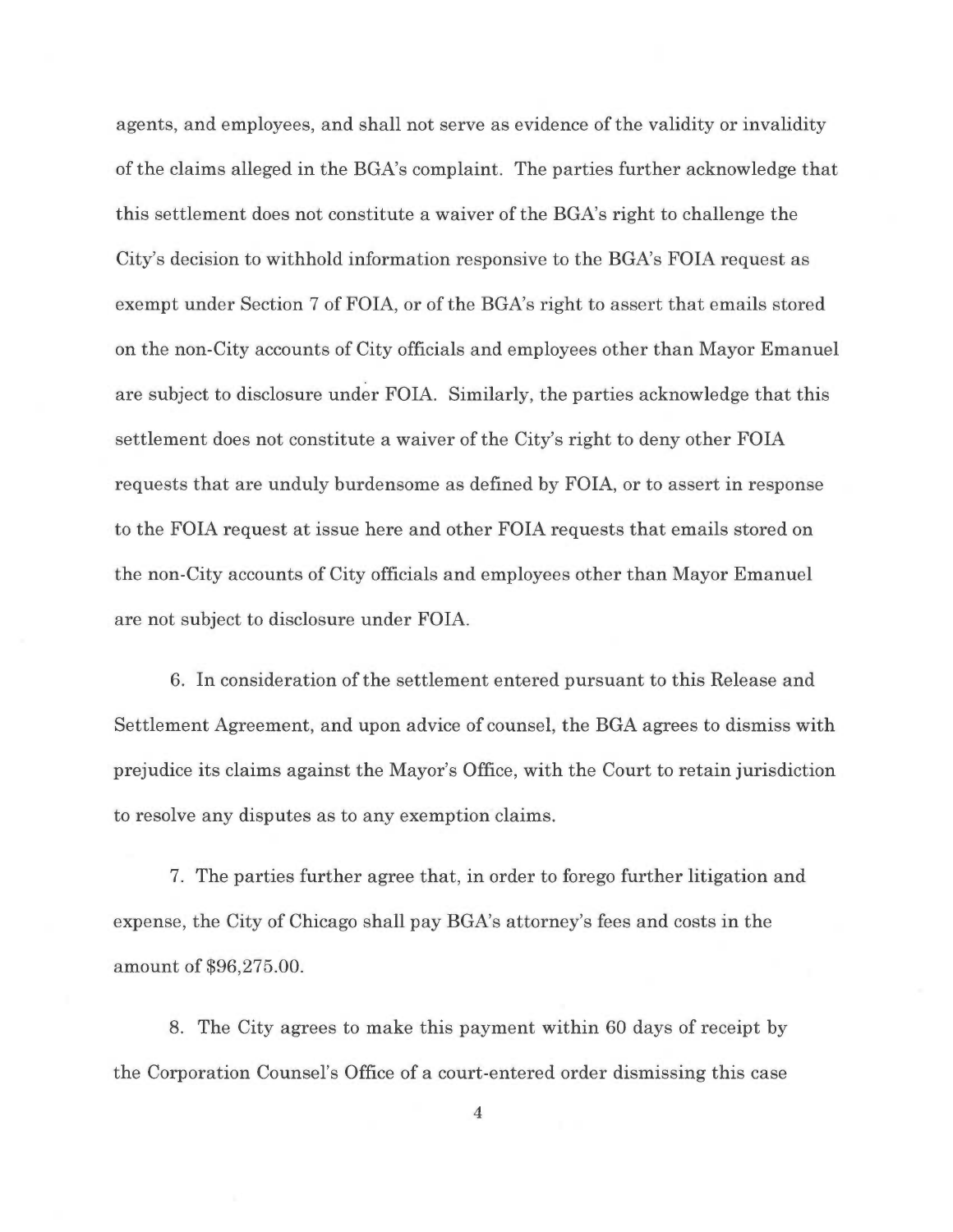with prejudice, a court-entered stipulation of dismissal, a fully-executed settlement agreement, and any other court-entered order necessary for the disposition of funds, whichever is received last. This sum shall be payable solely by the City of Chicago, and the BGA agrees that it will not seek payment from any source other than the City of Chicago.

9. This Release and Settlement Agreement is entered into in the State of Illinois and shall be construed and interpreted in accordance with its laws. Terms contained herein shall not be construed against a party merely because that party is or was the principal drafter.

10. Both parties agree to cooperate fully and to execute a Stipulation to Dismiss and any and all supplementary documents and to take all additional actions that are consistent with and that may be necessary or appropriate to give full force and effect to the basic terms and intent of this Release and Settlement Agreement.

Matt Topic Loevy & Loevy Attorney for Plaintiff 311 N. Aberdeen, Third Floor Chicago, IL 60607 (312)243-5900 Attorney No. 41295 Date:

 $\mathcal{L}_{\mathcal{A}}$  $ilm$   $K \cdot r$  and

Stephen R. Patton Corporation Counsel Attorney for Defendant 30 North LaSalle St., Suite 1720 Chicago, Illinois 60602 (312)744-1052 Attorney No. 90909 Date: December 21, 2016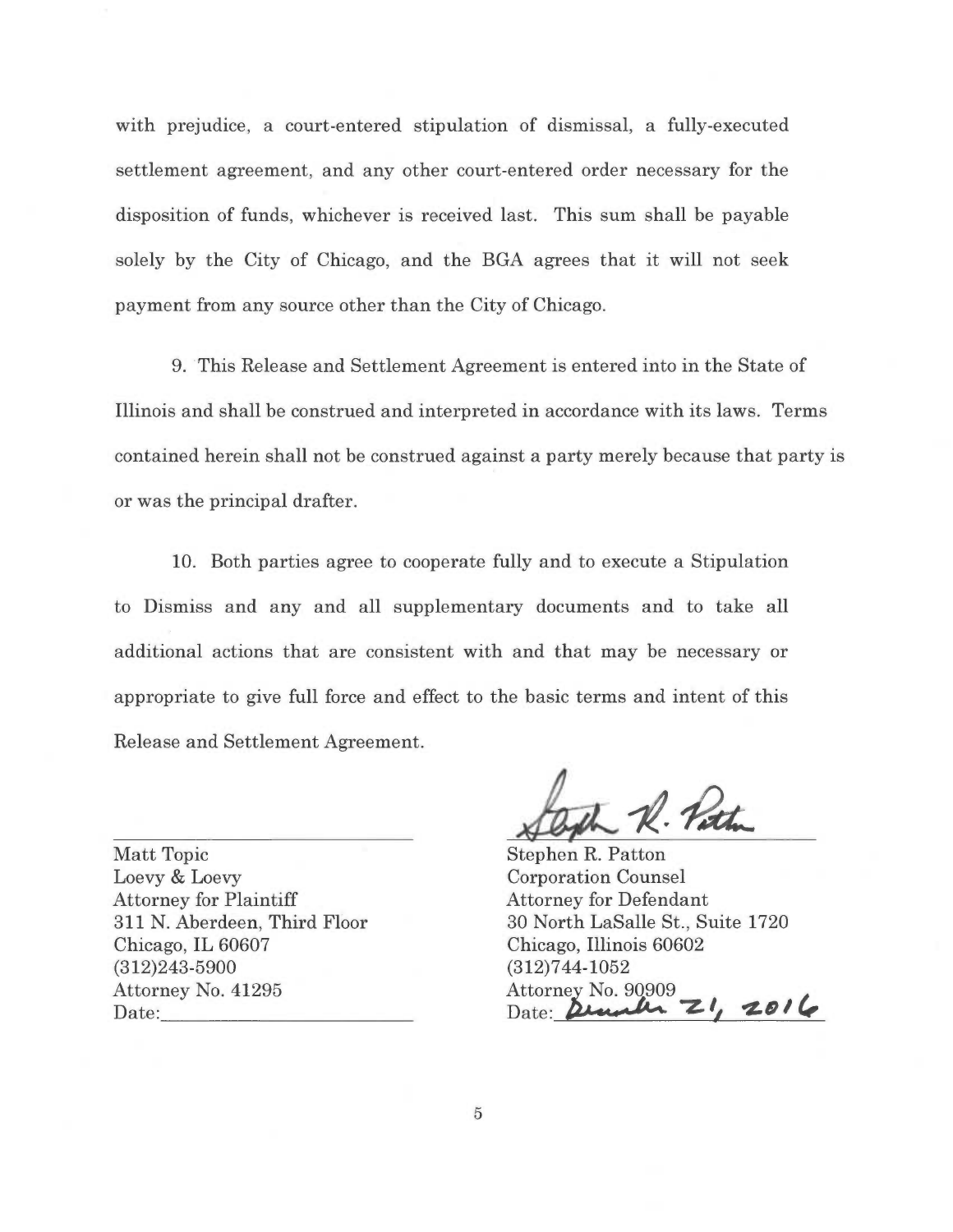Mers

Michael K. Forde Forde Law Offices LLP Attorney for Rahm Emanuel 111 W. Washington St, Suite 1100 Chicago, IL 312-465-4850 Attorney No. 49624

Date:  $12/21/6$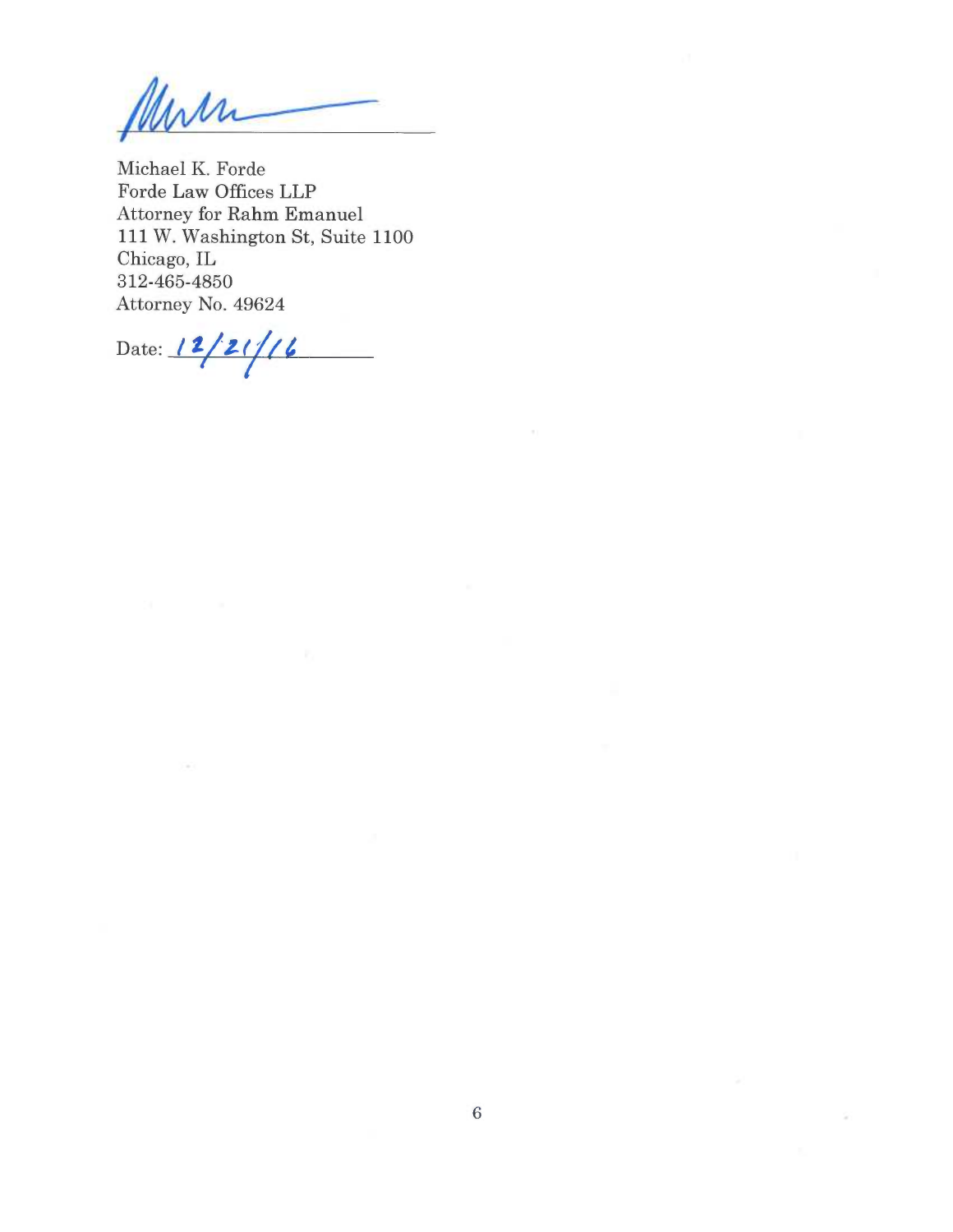## EXHIBIT A

By way of illustration, the following are hypothetical examples of types of emails that would and would not be considered to be pertaining to the transaction of City business under the standards articulated in this agreement. These hypothetical examples are areas that were raised by the BGA during the parties' negotiations and are included for clarity; they do not indicate that any such emails in fact exist. While these examples reference political supporters and specific City examples of City business, the same principles were applied to communications with others (e.g., social friends, political colleagues) and related to other matters of City business.

Hypothetical examples not related to the transaction of City business:

- 1. Emails solely discussing personal or family matters.
- 2. Emails solely discussing political strategy, including the political environment in or at other levels or units of government.
- 3. Emails with a political supporter solely discussing dinner plans.
- 4. Emails with a political consultant solely about the results of that consultant's polling on issues of City policy.
- 5. Emails solely about the health of family members.
- 6. "Thank you" emails to political supporters not mentioning City business.

7